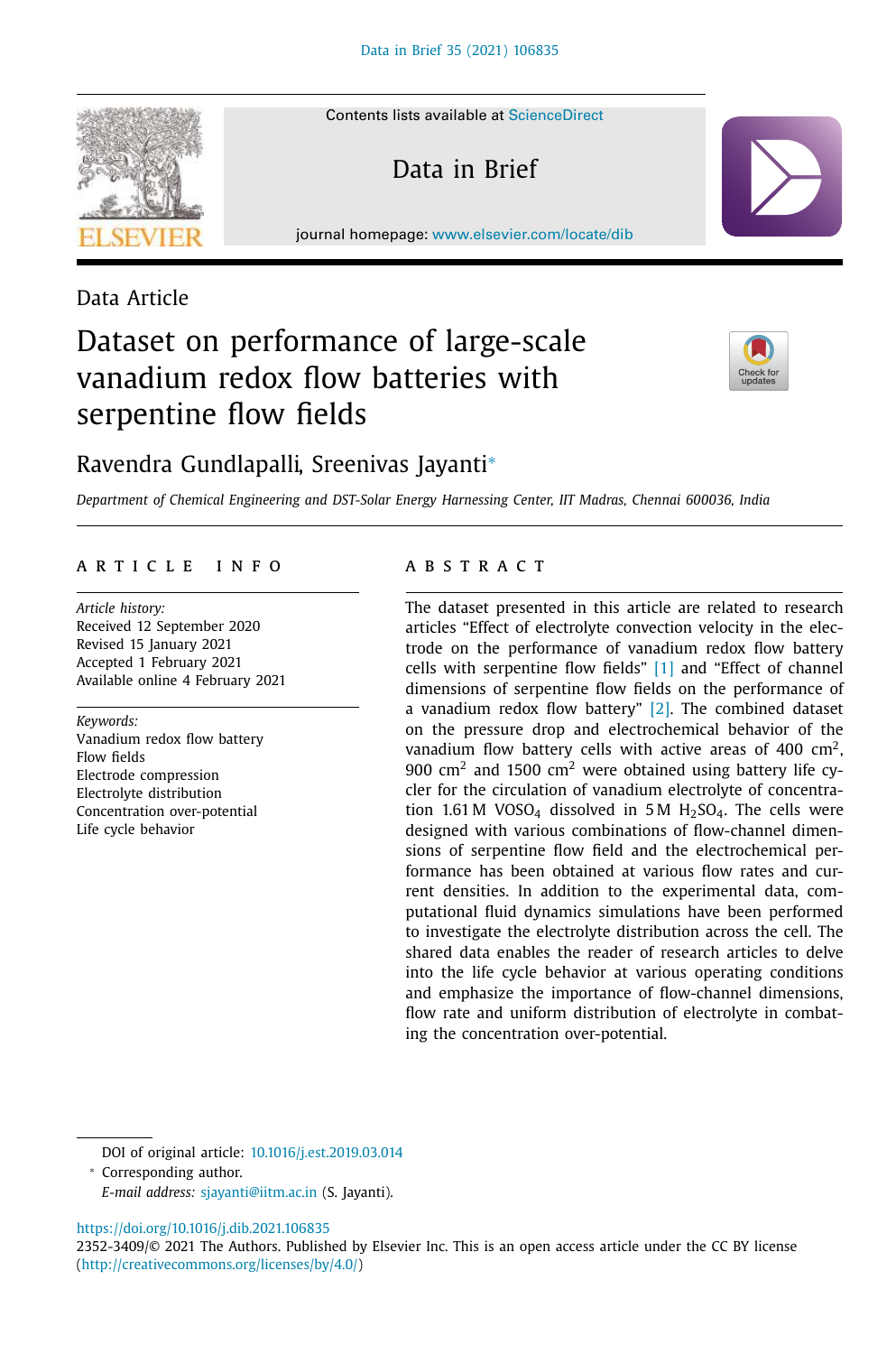© 2021 The Authors. Published by Elsevier Inc. This is an open access article under the CC BY license (http://creativecommons.org/licenses/by/4.0/)

# **Specifications Table**

| Subject                        | Energy                                                                                                                                             |
|--------------------------------|----------------------------------------------------------------------------------------------------------------------------------------------------|
| Specific subject area          | Redox flow batteries for application in medium to large scale energy storage                                                                       |
|                                | for both off-grid and on-grid operations                                                                                                           |
| Type of data                   | Image, Graph, Figure, Table and excel file                                                                                                         |
| How data were acquired         | Electrochemical data: Battery life cycler of the make Bitrode: LCN2-100-48                                                                         |
|                                | having inbuilt Visual LCN Software, biological: BCS-815 with inbuilt software                                                                      |
|                                | BT-Lab                                                                                                                                             |
|                                | Pressure drop: U-tube manometer                                                                                                                    |
| Data format                    | Raw, analyzed (processed)                                                                                                                          |
| Parameters for data collection | The electrolyte temperature was maintained constant at room temperature                                                                            |
|                                | $(26 °C)$ and the nitrogen gas was purged continuously through negative                                                                            |
|                                | solution. The electrochemical data of life cycles were collected under constant<br>current operation for both the charge and discharge conditions. |
| Description of data collection | By using the parameters specified in the above row, the data were collected                                                                        |
|                                | with pre-set voltage cut-off $1.8V$ and $0.8V$ for charge and discharge conditions                                                                 |
|                                | respectively.                                                                                                                                      |
| Data source location           | Institution: Indian Institute of Technology Madras                                                                                                 |
|                                | City/Town/Region: Chennai, Country: India                                                                                                          |
| Data accessibility             | The raw and processed data is available as repository on the Mendeley Data                                                                         |
|                                | and can be accessed using the following URL                                                                                                        |
|                                | http://dx.doi.org/10.17632/vp4bwt7d2c.2                                                                                                            |
| Related research article       | [1] Ravendra Gundlapalli, Sreenivas Jayanti, Effect of Electrolyte Convection                                                                      |
|                                | Velocity in the Electrode on the Performance of Vanadium Redox Flow Battery                                                                        |
|                                | Cells with Serpentine Flow Field, Journal of Energy Storage, 30 (2020), 101,516,                                                                   |
|                                | https://doi.org/10.1016/j.est.2020.101516                                                                                                          |
|                                | [2] Ravendra Gundlapalli, Sreenivas Jayanti, Effect of channel dimensions of                                                                       |
|                                | serpentine flow fields on the performance of a vanadium redox flow battery,                                                                        |
|                                | Journal of Energy Storage, 23 (2019) 148-158,                                                                                                      |
|                                | https://doi.org/10.1016/j.est.2019.03.014                                                                                                          |

# **Value of the Data**

- The data presents charge-discharge life cycle behavior of the vanadium redox flow battery along with pressure drop measurements at various flow rates and current densities for several combinations of channel dimensions of serpentine flow field on a cell area of 400  $\text{cm}^2$ and systematic scale-up studies over the increased cell areas 416, 918 and 1495 cm<sup>2</sup>.
- The data also presents velocity profiles across the porous electrode and flow-channels which are predicted by computational fluid dynamics (CFD) simulations.
- Any researcher, engineer or industry interested in developing large-scale flow battery would benefit from the data presented in this article.
- The data are useful to evaluate the polarization behavior of the cell as a function of state of charge of the electrolyte for a given flow rate and current density.
- The data can be used to develop experimental protocols and to improve the geometry of flow field to achieve the optimal electrochemical performance ensuing good electrolyte distribution with low parasitic pump losses.

#### **1. Data Description**

Contents include one Table, seven Figures and three Excel sheets. The raw data recorded in BT-Lab software (biological) and Visual LCN software (Bitrode) is exported to excel format. Each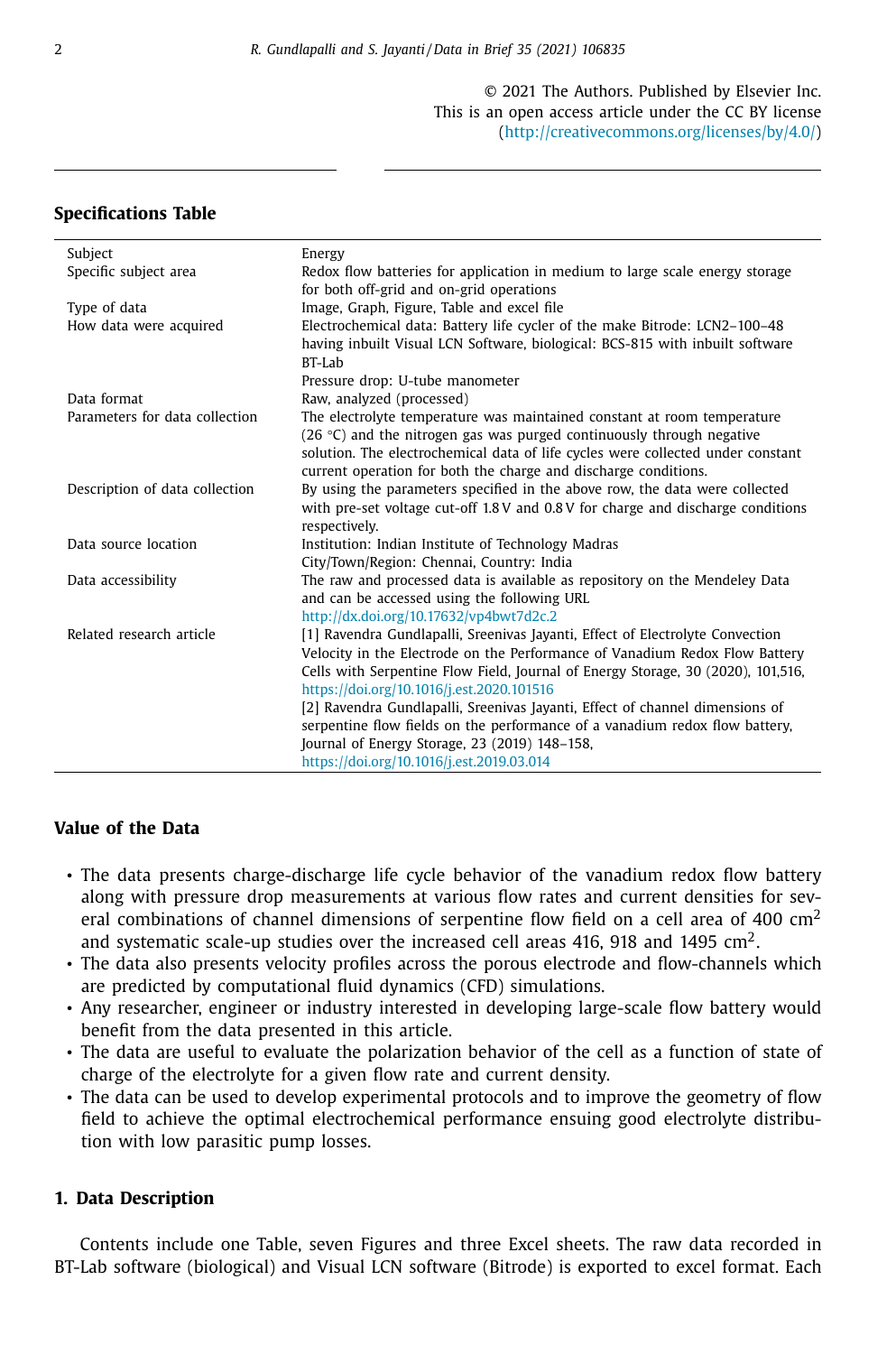



operating condition consists three life-cycles and the average of them is presented in the excel sheet from which the other parameters like capacity, energy density and efficiency are calculated. The excel sheets have original raw data exported from the data recording software and also have averaged life cycles with processed data for the electrochemical parameters.

Table 1: Contains the summary of design of cells with serpentine flow-channel combinations and scale-up studies for which the data is presented in this data article.

Fig. 1: Shows the schematic of serpentine flow field along the image of grooved flow field and overlaid gasket on the active and overhead areas of graphite plate, respectively.

Fig. 2: Shows the image of an assembled cell in operation with components identified.

Fig. 3: Shows the schematic of measurement of total pressure drop in cell using manometer and bending losses in inlet-outlet sections of the cell using piezometer.

Figs. 4 and 5: CFD predicted velocity contours for cell areas of 416 cm<sup>2</sup> and 1495 cm<sup>2</sup> for an inlet flow rate  $0.30$  ml/min.cm<sup>2</sup> along a plane created at mid-depth of flow-channel region and porous felt region. Similar contours for the cell of active area 918  $\text{cm}^2$  have already been published in the research article [1].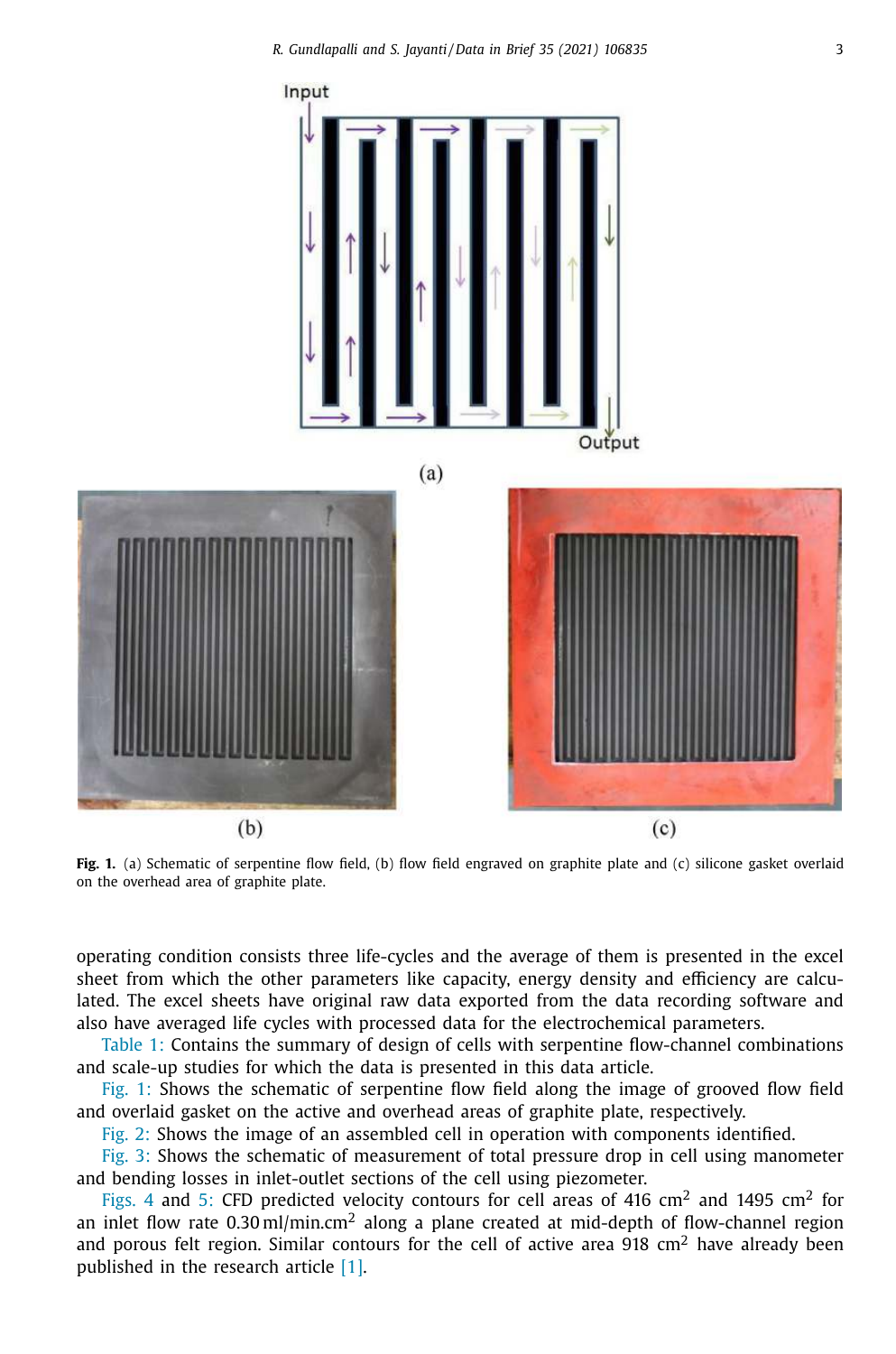| Active area $\text{cm}^2$ ) | Flow-channel dimensions (cw,<br>rw, cd), mm                                               | Electrode<br>compression ratio<br>(%) | <b>Experimental conditions</b> |                            |                     |
|-----------------------------|-------------------------------------------------------------------------------------------|---------------------------------------|--------------------------------|----------------------------|---------------------|
|                             |                                                                                           |                                       | Flow rate $(ml/min, cm2)$      | Current density $(mA/cm2)$ | Research<br>article |
| 400                         | $(3,2,3);$ $(3,3,3);$ $(4,2,3);$ $(4,3,3);$<br>$(5,2,3);$ $(5,3,3);$ $(4,2,2);$ $(3,3,4)$ | 50                                    | 0.36                           | 60                         |                     |
|                             | (5,2,3)                                                                                   | 35                                    | $0.18$ to $0.84$               | 45 to 120                  |                     |
| 900                         | $(4,3,3)$ , $(5,2,3)$                                                                     | 50                                    | 0.12 to 0.65                   | 60                         |                     |
|                             | (5,2,3)                                                                                   | 35                                    | 0.18 to 0.84                   | 45 to 120                  |                     |
| 1495                        | (5,2,3)                                                                                   | 35                                    | 0.18 to 0.84                   | 45 to 120                  |                     |

| Table 1                                                       |  |  |  |  |
|---------------------------------------------------------------|--|--|--|--|
| Summary of the VRFB cells studied with serpentine flow field. |  |  |  |  |

**Note**: cw - channel width, rw - rib width, cd - channel depth.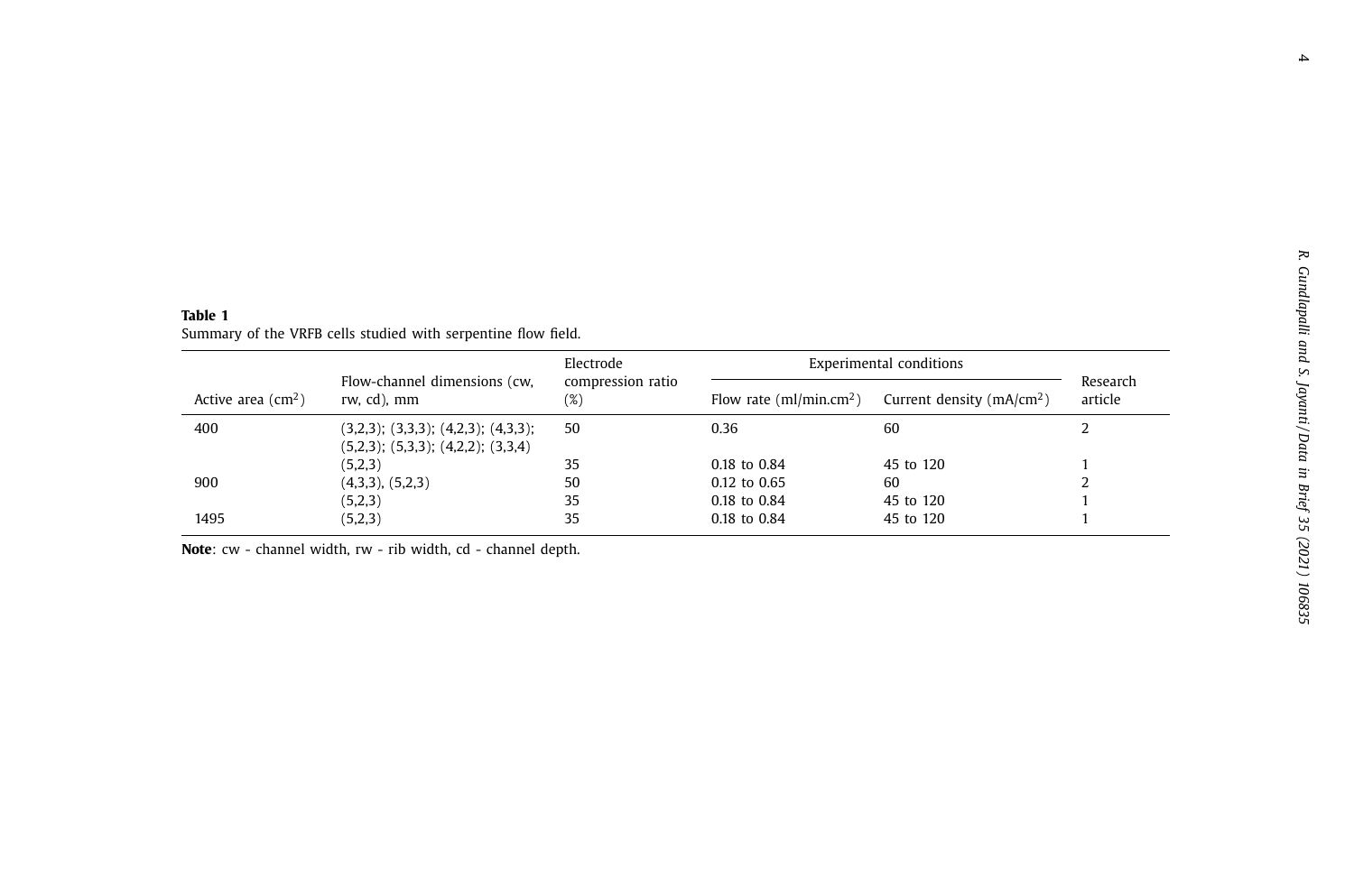

**Fig. 2.** Image of assembled single vanadium redox flow battery cell in operation (top) and zoomed version of the dashed-circle (bottom).

Fig. 6: CFD predicted pressure contours for an inlet flow rate 0.30 ml/min.cm<sup>2</sup> along a midplane of cell serpentine flow field (a plane drawn at half depth of the flow-channel) for the areas 416 cm<sup>2</sup>, 918 cm<sup>2</sup> and 1495 cm<sup>2</sup>.

Fig. 7: Schematic showing the splitting of electrolyte flow between flow-channel and porous zone in a typical serpentine flow field.

Excel sheet 1: Raw and processed data\_Research article 1\_Serpentine scale up\_400,900 and 1500  $\text{cm}^2$  areas – it contains data of several life cycles conducted at various area specific flow rates (0.18 to 0.84 ml/min.cm<sup>2</sup>) and current densities (45 to 120 mA/cm<sup>2</sup>) for an electrode compression ratio of 35% and serpentine flow-channel dimensions  $(5 \times 2 \times 3)$  (channel width  $\times$  rib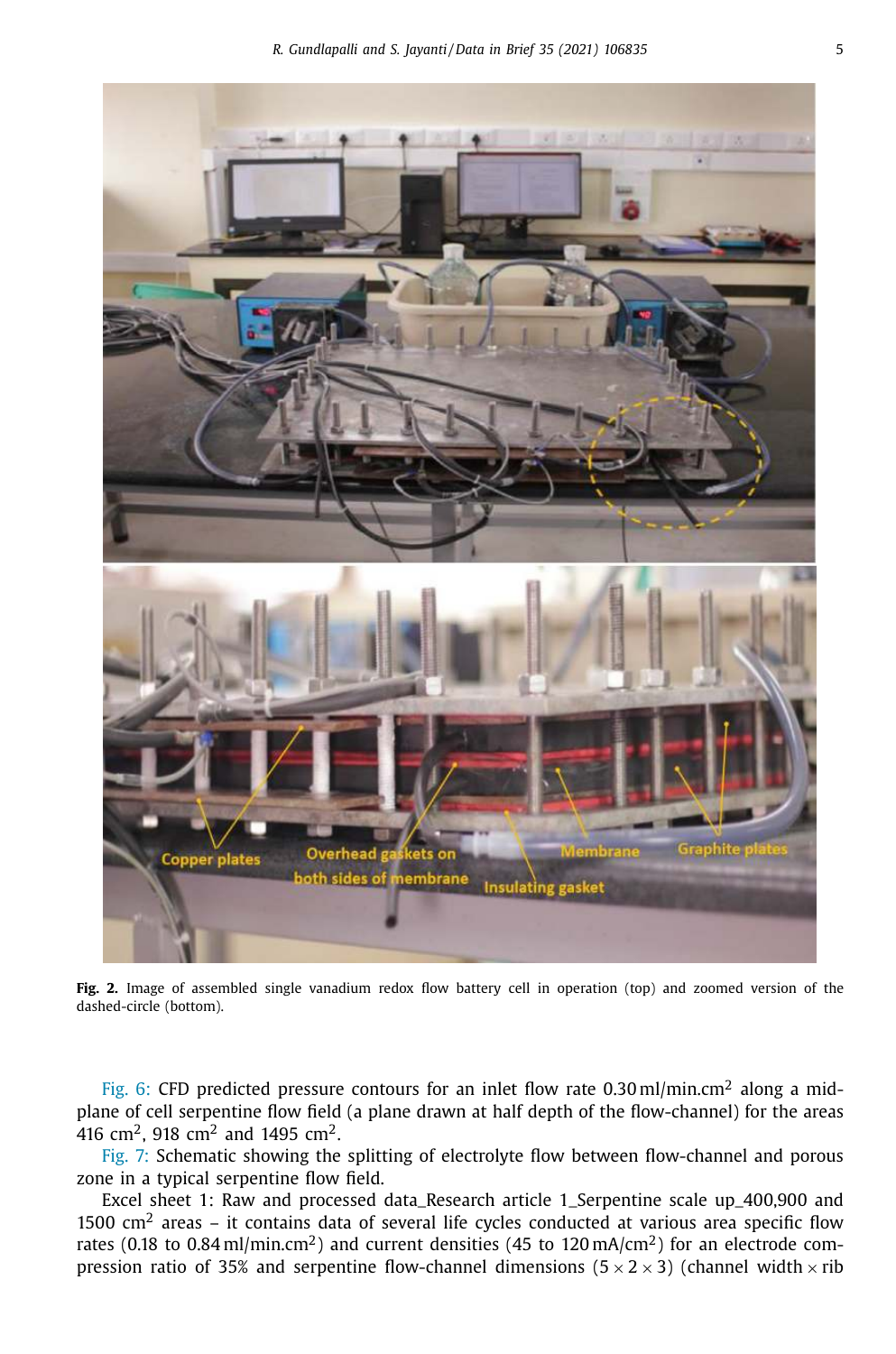

**Fig. 3.** Schematic representation of measurement of (a) pressure drop in single cell VRFB with inverted U-tube manometer and (b) bending losses at inlet/outlet of cell with piezometer.



**Fig. 4.** Predicted velocity contours for the cell area 416 cm<sup>2</sup> for an inlet flow rate 0.30 ml/min.cm<sup>2</sup> along a plane created at mid-depth of (a) flow-channel region (b) porous felt region.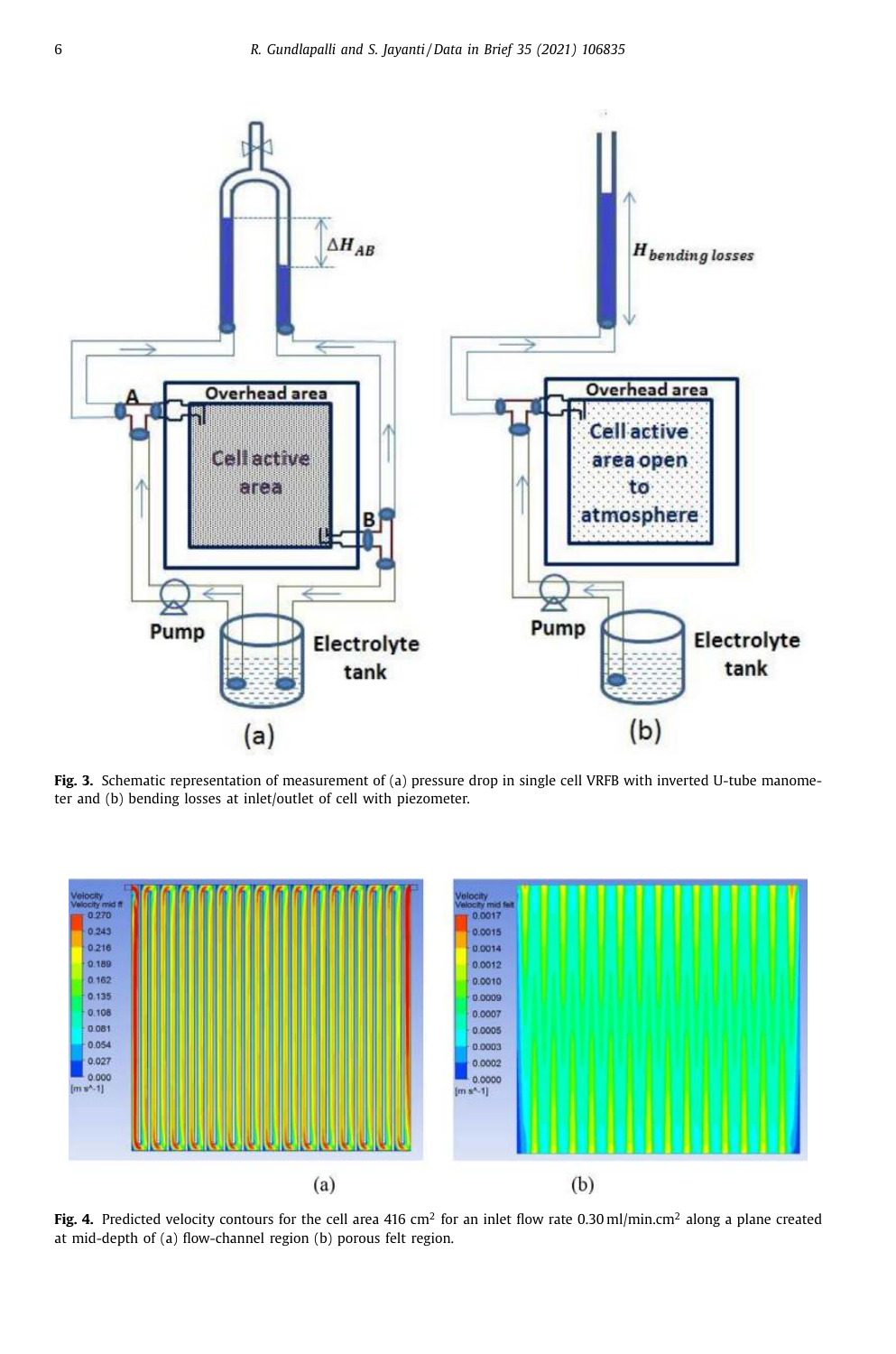

**Fig. 5.** Predicted velocity contours for the cell area 1495 cm<sup>2</sup> for an inlet flow rate 0.30 ml/min.cm<sup>2</sup> along a plane created at mid-depth of (a) flow-channel and (b) porous felt regions.

width  $\times$  channel depth) in mm. It also presents velocity profiles across the porous electrode and flow channels predicted by CFD simulations over the three cell areas for various flow rates.

Excel sheet 2: Raw data\_Research article 2\_Channel dimensions\_400 and 900  $\text{cm}^2$  areas – it contains raw data exported from BT-lab (biological) for the life cycles conducted for the operating condition 60 J SF6 (represents a current density (I) of 60 mA/cm<sup>2</sup> with flow rate corresponding to stoichiometric factor (SF) of 6) for all the ten combinations of flow-channel dimensions of serpentine flow field.

Excel sheet 3: Processed data\_Research article 2\_Channel dimensions\_400 and 900 cm<sup>2</sup> areas – it contains measured pressure data at various flow rates, processed electrochemical parameters, power density data and average life cycles at the operating condition 60 J SF6 for all the ten combinations of flow-channel dimensions of serpentine flow field.

#### **2. Experimental Design, Materials and Methods**

#### *2.1. Construction of cell*

Several flow-channel dimensions of serpentine flow field as listed in Table 1 have been grooved on graphite plates of the dimension  $30 \text{ cm} \times 30 \text{ cm} \times 1.5 \text{ cm}$  in which the active area of the grooved channels was approximately 20 cm  $\times$  21 cm. Channel widths of 3, 4, 5 mm, depths of 3, 4 mm and rib widths of 2, 3 mm have been chosen for the study as listed in Table 1. Schematic of serpentine flow field is shown in Fig. 1. The graphite plates had given 5 cm as the overhead dimension on each side to accommodate compressible gasket (Fig. 1c) to arrest the leakage of electrolyte from active area. The studies of few flow-channel dimensions were extended to cell active area of 900 cm<sup>2</sup> (30 cm  $\times$  30 cm). The optimal flow-channel configuration ( $5 \times 2 \times 3$ ) (channel width  $\times$  rib width  $\times$  channel depth) has been studied systematically on three cell active areas namely 416 cm<sup>2</sup> (20.8 cm  $\times$  20 cm), 918 cm<sup>2</sup> (30.6 cm  $\times$  30 cm) and 1495 cm<sup>2</sup> (29.9 cm  $\times$  30 cm) for various flow rates and current densities. Graphite felt (GFA 6EA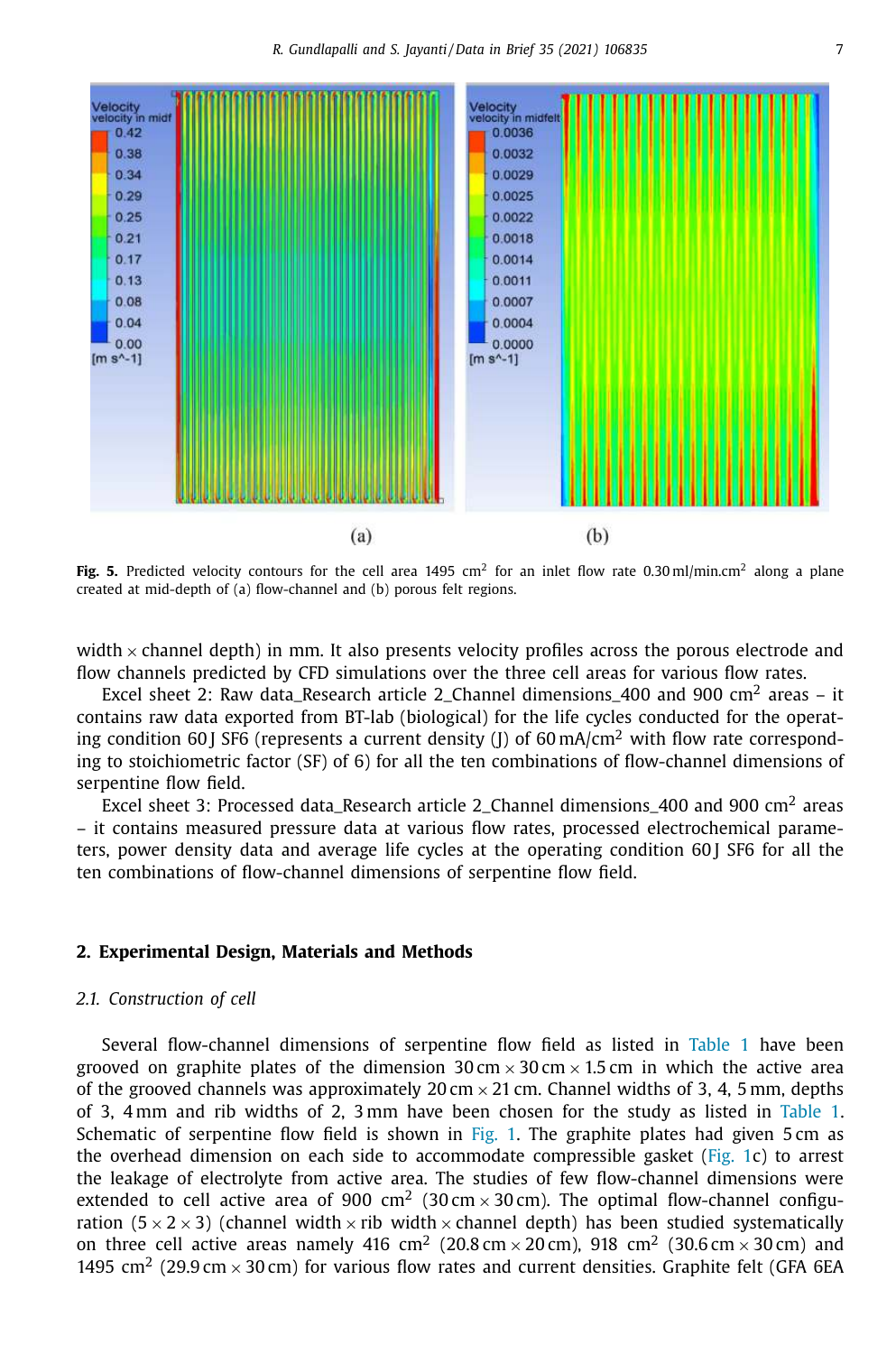

**Fig. 6.** Predicted pressure contours for an inlet flow rate 0.30 ml/min.cm<sup>2</sup> along a mid-plane of cell for the area (a) 416 cm<sup>2</sup>, (b) 918 cm<sup>2</sup> and (c) 1495 cm<sup>2</sup>.

from SGL Carbon) was placed on the active areas of the graphite plates (as both anode and cathode material), the membrane (Nafion 117) was sandwiched between the anode and cathode felt, copper plates of equal dimension as graphite plates were placed next to the them followed by end supporting plates which were insulated from the current carrying copper plates and the cell was tightened to the required level of electrode compression ratio (CR), which is defined in the Eq. (1), using suitable thickness of silicone gasket. An assembled single cell in operation and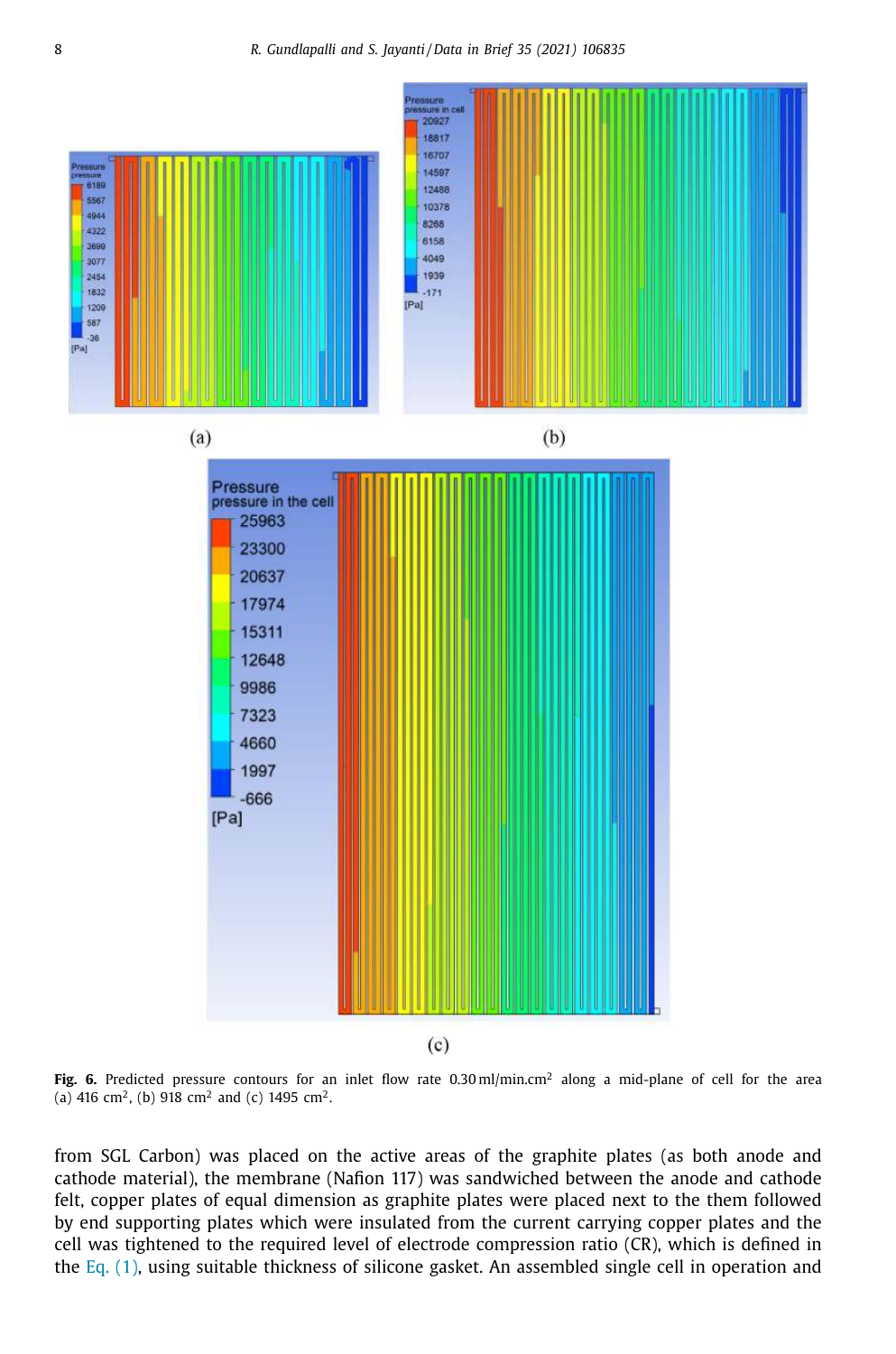

**Fig. 7.** Schematic of parallel-path electrolyte circulation model showing (a) parallel split of inlet electrolyte flow in to two fluid streams flowing through flow-channel  $(Q_{ch})$  and porous zone  $(Q_p)$  and (b) porous electrode attached to the serpentine flow field engraved on a graphite plate.

its components can be seen in Fig. 2.

$$
CR\,\left(\mathscr{E}\right) = \left(1 - \frac{t_c}{t_i}\right) \times \,100\tag{1}
$$

where  $t_c$  is the thickness of felt after compression and  $t_i$  is the initial thickness before compression.

#### *2.2. Stoichiometric flow factor*

The electrolyte circulation rate is defined in terms of stoichiometric flow factor (SF) which is based on the Faraday's laws of electrolysis. Molar stoichiometric requirement of electrolyte flow for an operating current is given in the Eq. (2).

$$
SF = \frac{i}{nFC} \tag{2}
$$

where *i* = current (A), *n* = number of electrons participating in the reaction (=1 mole of e<sup>-</sup>/mole of solution for VRFB system), *F* = Faraday's constant (=96,486 A.s/mole e<sup>−</sup>), *C* = Concentration of electrolyte (mole/lit).

As the concentration of active reactant decreases with reaction, the theoretical stoichiometric flow requirement is defined by assuming 50% of the state of charge (SOC) of the active species. Therefore, the stoichiometric flow factor is defined as function of SOC as given in the Eq.  $(3)$ .

$$
SF_{SOC} = \frac{i}{nFC} \times \frac{1}{SOC} \tag{3}
$$

Therefore, a flow rate requirement based on Eq. (3) is named as stoichiometric flow factor of one (SF 1).

#### *2.3. Measurement of pressure drop and pumping losses*

Pressure drop in a cell was measured using an inverted U-tube manometer with air as the manometer fluid and U-tube manometer with mercury as the manometer fluid for the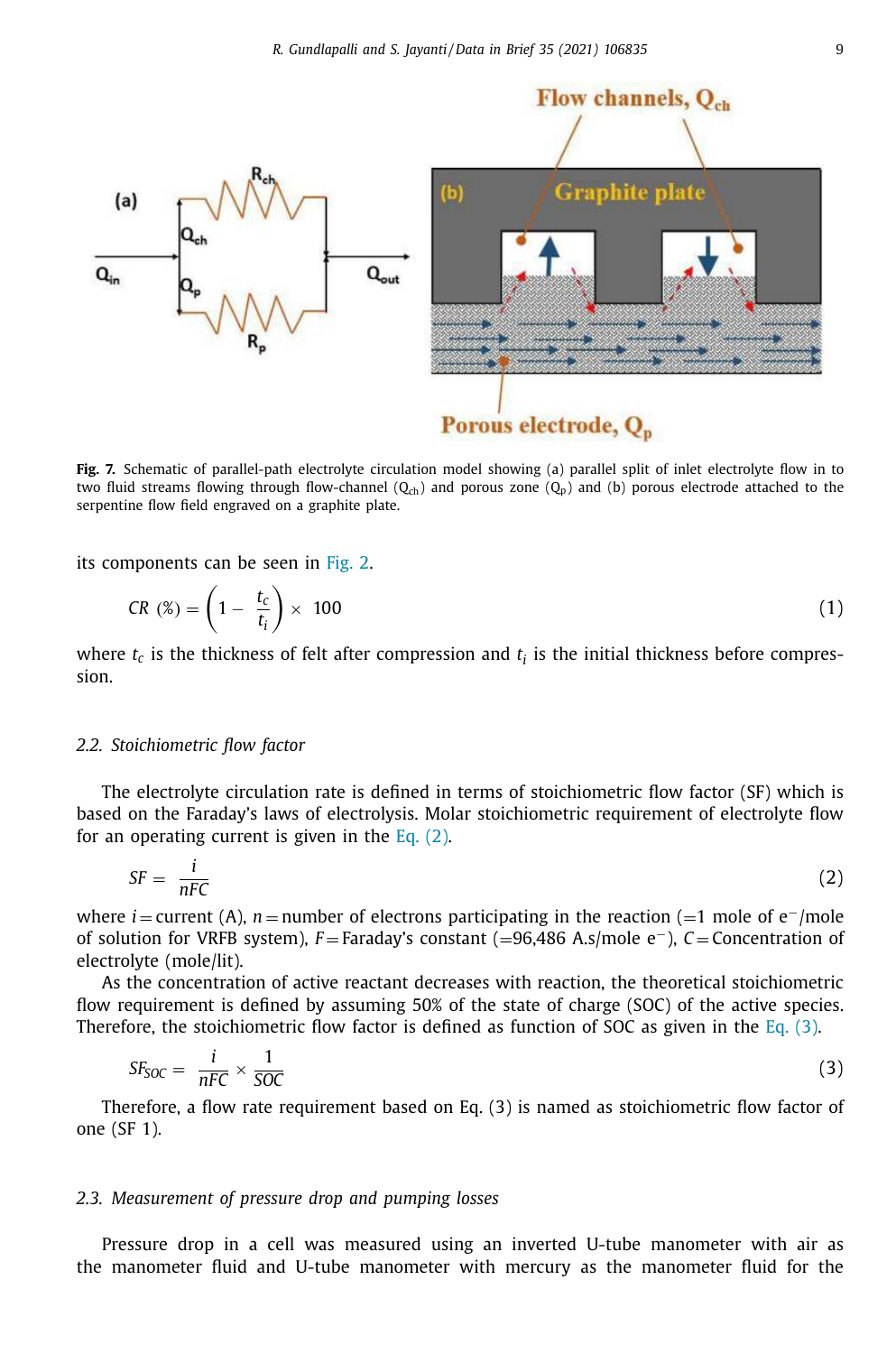circulation of electrolyte and water, respectively. It was measured between the inlet of the cell and immediate outlet of the cell (between A and B in Fig. 3a). A T-junction was created near the inlet; one line of the T-junction enters the cell inlet and the other connected to one leg of manometer as shown in Fig. 3a. Similarly, using another T-junction at outlet, one line connected to the reservoir tank and the other to second leg of manometer. The difference in the levels of manometer legs is taken as the head loss and the corresponding pressure drop can be calculated by Eq. (4). The pressure drop between the entry and the exit sections, which was measured by piezometer (Fig. 3b), is subtracted from total cell pressure drop and only the pressure drop over the active area is reported in the present data.

$$
\Delta P = (\Delta \rho) g(\Delta H) \tag{4}
$$

where  $\Delta P =$  pressure drop between inlet and outlet of the cell, Pa or kg/m.s<sup>2</sup> $\Delta \rho =$  difference in density between the manometer fluid and circulating fluid,  $kg/m^3g =$ gravitation constant =  $9.81 \text{ m/s}^2 \Delta H$  = manometer head, m.

The density of water, mercury, air and electrolyte solution (of concentration 1.61 M) are taken as 998.2, 13520, 1.225 and 1445  $\text{kg/m}^3$  respectively.

If the pressure drop in a cell is known, then the power consumed by the pump operation can be calculated from the following equation

$$
P_{pump} = \frac{(\Delta P) \times Q}{\eta} \tag{5}
$$

where  $\Delta P$  = the cell pressure drop (Pa), *Q* = volumetric flow rate (m<sup>3</sup>/s),  $\eta$  = efficiency of the pump (taken to be 75%).

#### *2.4. Measurement of electrochemical parameters*

The electrolyte solution was prepared by dissolving 1.61 M vanadium oxysulfate (VOSO<sub>4</sub>. *xH*<sub>2</sub>O, *x* = 2 ∼ 2.3) in 5 M sulfuric acid. The raw electrolyte solution contained vanadium in VO<sup>2+</sup> ionic state. The redox couple VO<sup>2+</sup>/VO<sup>2</sup><sub>+</sub> and V<sup>2+</sup>/V<sup>3+</sup> was obtained by two-step charging procedure as described in the reference number [3] with a pre-set voltage cut-off 1.8 V. Nitrogen gas was purged through the negative electrolyte. All experiments were conducted in an airconditioned room maintained at 26 °C.

After completing dual-step charging process, the cell was programmed to run three life cycles for a given operating condition and the average of the three is considered in the processed data. Pre-set cut-off voltage limits 1.8 V for charging and 0.8 V for discharging were fixed for all the experiments. Electrochemical characteristics of a VRFB cell are described in terms of capacity, round-trip energy efficiency, coulombic efficiency, voltaic efficiency, net energy efficiency, energy density and power density. These terminologies are defined as follows

$$
Capacity = f I(t) \, dt \tag{6}
$$

Coulombic efficiency (CE) =  $\int I_d(t) dt / \int I_c(t) dt$  (7)

Round – trip energy efficiency (EE) = {
$$
fI_d(t) E_d(t) dt
$$
} / { $fI_c(t) E_c(t) dt$ } (8)

Voltaic efficiency (VE) = *EE*/ *CE* (9)

where *I* and *E* are the current and the voltage of the cell and the subscripts *c* and *d* denote charging and discharging phase of the cycle. From these, the system efficiency is calculated as follows:

Net energy consumed during charging =  $W_c = f\{I_c(t) E_c(t) + 2 P_{\text{pump},c}\} dt$  (10)

Net energy delivered during discharge =  $W_d = \int \{I_d(t) E_d(t) - 2 P_{pump,d}\}$  $(11)$ 

Net system efficiency =  $W_d/W_c$  $/W_{\rm c}$  (12)

Further, current density (*j*) and power density are defined based on unit nominal electrode area while the gravimetric or volumetric energy density of the electrolyte are defined based on the mass or the volume of the electrolyte on one side (anode/cathode) of the cell.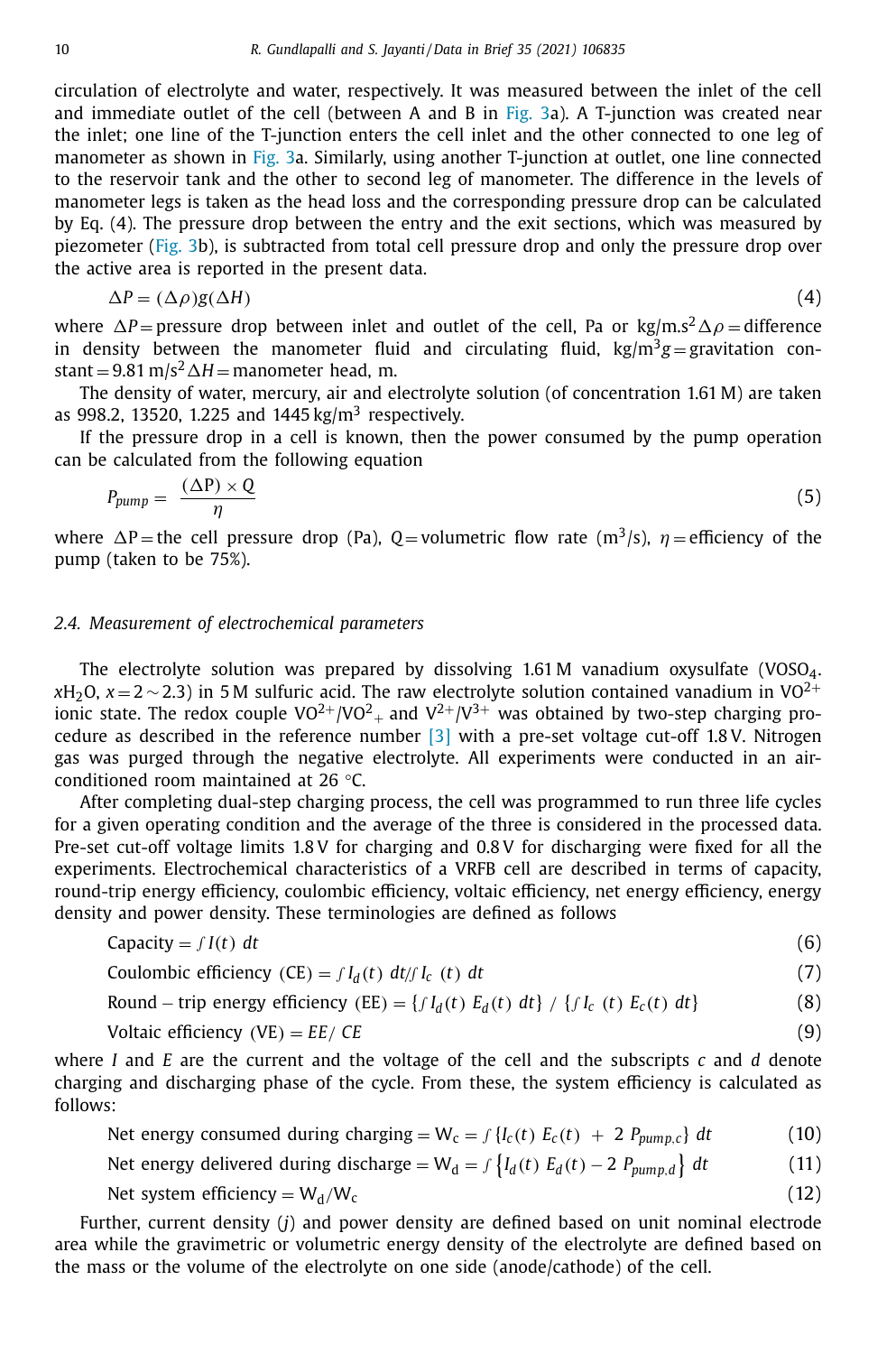#### *2.5. CFD simulations*

The flow distribution including the magnitudes of pressure drop and velocity have been predicted through CFD simulations of flow through the graphite flow field attached to a compressed electrode. A 3-dimensional geometry of serpentine flow field as shown in Fig. 1 for the three cell areas was created using the design modeler of the CFD software ANSYS, version 18.1. Preliminary simulations were performed with various mesh sizes to establish grid independence. Mesh size of 0.25 mm was found to give grid-independent results and was therefore used for all simulations. A plane is drawn at mid-depths of flow-channel and porous electrode regions. Velocity and pressure contours have been obtained along these planes for an inlet flow rate 0.3 ml/min.cm<sup>2</sup> and are shown in Figs. 4–6 for the cells of active area of 416, 918 and 1495 cm<sup>2</sup>. The cross-sectional area of inlet pipe is 12 mm<sup>2</sup> in 416 cm<sup>2</sup>, 918 cm<sup>2</sup> cells and 18 mm<sup>2</sup> in the 1495 cm<sup>2</sup> cell. For the operating flow rate mentioned above, the inlet velocities in the inlet pipe are 0.171 m/s, 0.381 m/s and 0.415 m/s for the small, medium and large cells respectively. Velocity profiles along the line drawn in width direction from inlet to outlet at the mid-depth of electrode and flow-channels are presented in the excel sheet 1.

#### *2.6. Parallel-path electrolyte circulation model*

CFD simulations of the type described in  $[1,2]$  for flow through the half-cell of a VRFB with a serpentine flow field attached to a compressed porous electrode show that the flow of electrolyte can be considered as having two parallel paths, one going through the serpentine channels grooved in the graphite plate and the other going through the porous electrode. The splitting of flow occurs in the first flow-channel and the two recombine near the common exit. In addition, across each pair of adjacent parallel channels, some under-the-rib convection occurs. This is illustrated as a schematic shown in the  $Fig. 7$ . As also shown in Fig. 1 of research article [2], one can see large velocity flow that occurs in the axial direction in the flow-channels and the much smaller velocity flow in the electrode that occurs in the transverse direction. Within the electrode, there is a strong undercurrent that flows all the way from the first serpentine channel to the last one. In addition, near the interface of flow-channel and electrode, local circulation into and from the channel is also present. However, this fluctuation in the flow rate through the electrode arising from local circulation is neglected in the model. Detailed analysis of CFD results for various configurations shows the variable component of the substrate flow is rather small (typically less than 10%) of the total substrate flow for typical serpentine flow fields. In view of this, only the steady component of the substrate flow, which is the result of the overall pressure drop across the cell, is considered. Detailed mathematical description of the model and its validation with experimental results is presented in research article  $[2]$ . The model can be used to calculate the cell pressure drop for a given circulation rate and vice versa.

#### **Declaration of Competing Interest**

The authors declare that they have no known competing financial interests or personal relationships which have, or could be perceived to have, influenced the work reported in this article.

#### **Acknowledgments**

The authors would like to acknowledge the financial assistance from the Ministry of Education, Government of India under Grant no. F.NO.41-2/2015-T.S.-I (Pt.) and from Department of Science and Technology, Government of India under Grant no. DST/TMD/SERI/HUB/1(C)).